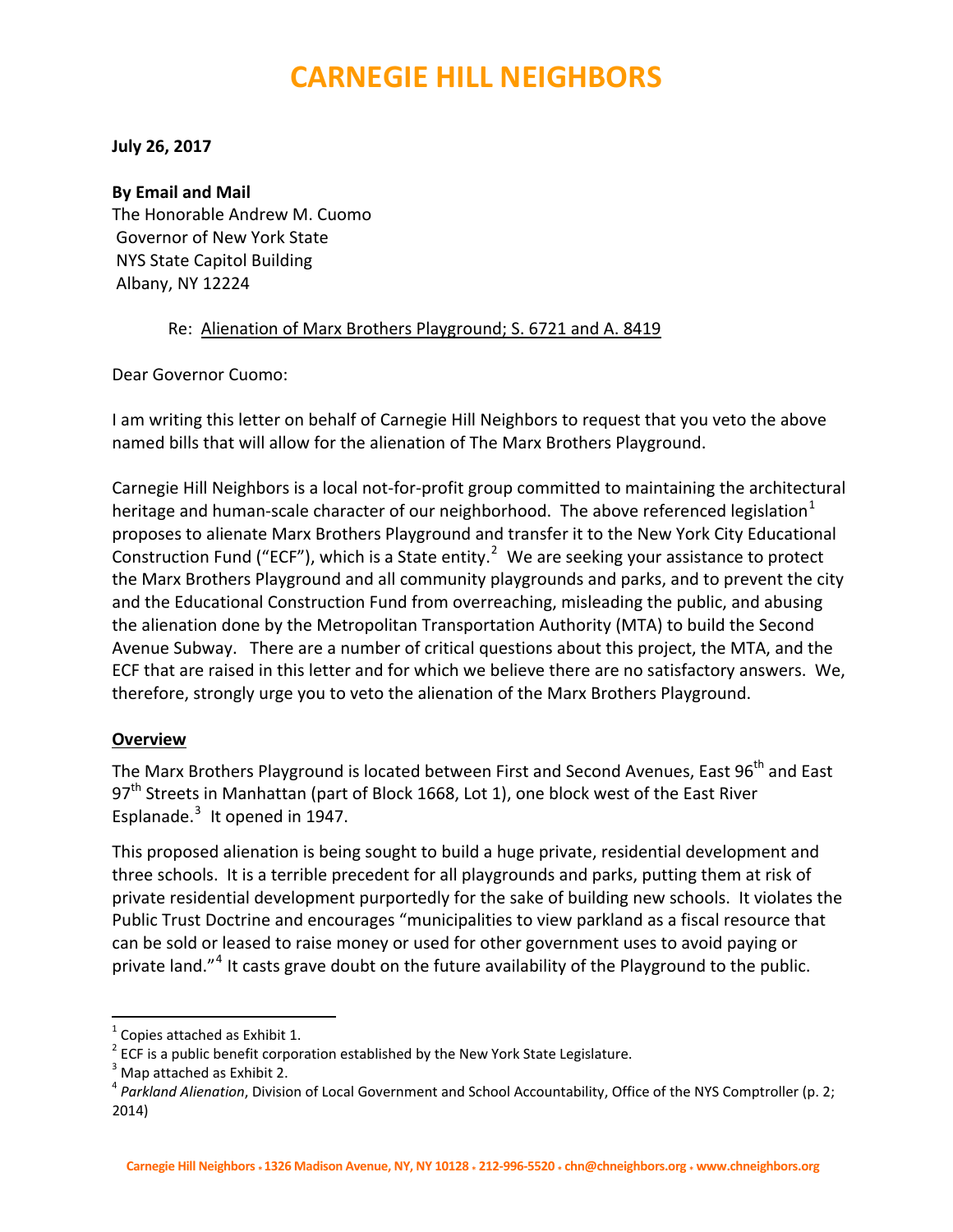This proposed alienation of the entire Marx Brothers Playground, along with the rezoning package approved by the NYC City Planning Commission and pending – but virtually certain to be approved- at the City Council, will enable the private development by Avalon Bay of an unwieldy 1,040,000 square foot, 710-foot tall residential<sup>[5](#page-1-0)</sup> and commercial building and the reconstruction of Coop Tech Vocational School (135,000 square feet) on the Second Avenue frontage of the project site, and the relocation of the Park East High School and the Heritage School from East 105<sup>th</sup> Street and East 106<sup>th</sup> Street, respectively, to a 135,000 square foot, 185 foot tall building on the First Avenue frontage of the project site (total project size 1.31 million square feet). The relocation of the Heritage School will make it feasible for the Julia de Burgos Latino Cultural Center, a favorite not‐for‐profit organization of the Speaker of the City Council, to occupy the entire building it now shares with the Heritage School. None of these are public park or recreational purposes or support such facilities.

The proposed alienation and project raises serious questions about:

- How the **Metropolitan Transportation Authority** honors its commitments;
- Whether the State is following **proper standards and rules for alienation** to protect public recreational spaces –even over a city's preferences;
- **ECF's** "smoke and mirrors" and inherent conflicts regarding the project:
	- o Trumping‐up its "necessary" goals to justify a 1.31 million square foot, \$1 billion development deal with Avalon Bay and a cultural center for East Harlem;
	- o Blurring of the status of Marx Brothers Playground during the City's Uniform Land Use Review Procedure; and
	- o Self‐dealing by being the applicant and the reviewing agency for State Environmental Quality Review.

# **Metropolitan Transportation Authority**

This legislation would be the second time the State approved an alienation of all or a portion of the Marx Brothers Playground in 13 years. The first time, a portion of the playground was alienated to the MTA to be used as a staging area for the Second Avenue Subway. Pursuant to that alienation, when construction is complete, the MTA was legally required to return a restored playground to the public in the same location in a timely fashion.

Now, if the alienation is approved, the MTA conveniently will not have to return a restored playground to the public, as promised. The MTA's "temporary" alienation of a portion of the Marx Brothers Playground for the Second Avenue Subway – which has lasted for ten years, so far, will become a permanent alienation of the entire Marx Brothers Playground to the ECF. Even if a playground is replaced on the site, that will not happen until construction is complete, at least five years after construction is commenced, $6$  and it will not be in the exact same place.

<span id="page-1-1"></span><span id="page-1-0"></span> $<sup>5</sup>$  Diagram and rendering attached as Exhibit 3. The apartment building will have approximately 1,200 dwelling</sup> units, 30% of which will be affordable, as required under the city's Mandatory Inclusionary Housing program.<br><sup>6</sup> According to the ECF East 96<sup>th</sup> Street Final Environmental Impact Statement, June 9, 2017; construction is expected to be complete by 2023. We think this is optimistic, as demolition on the existing high school cannot even start until the first new high school is built.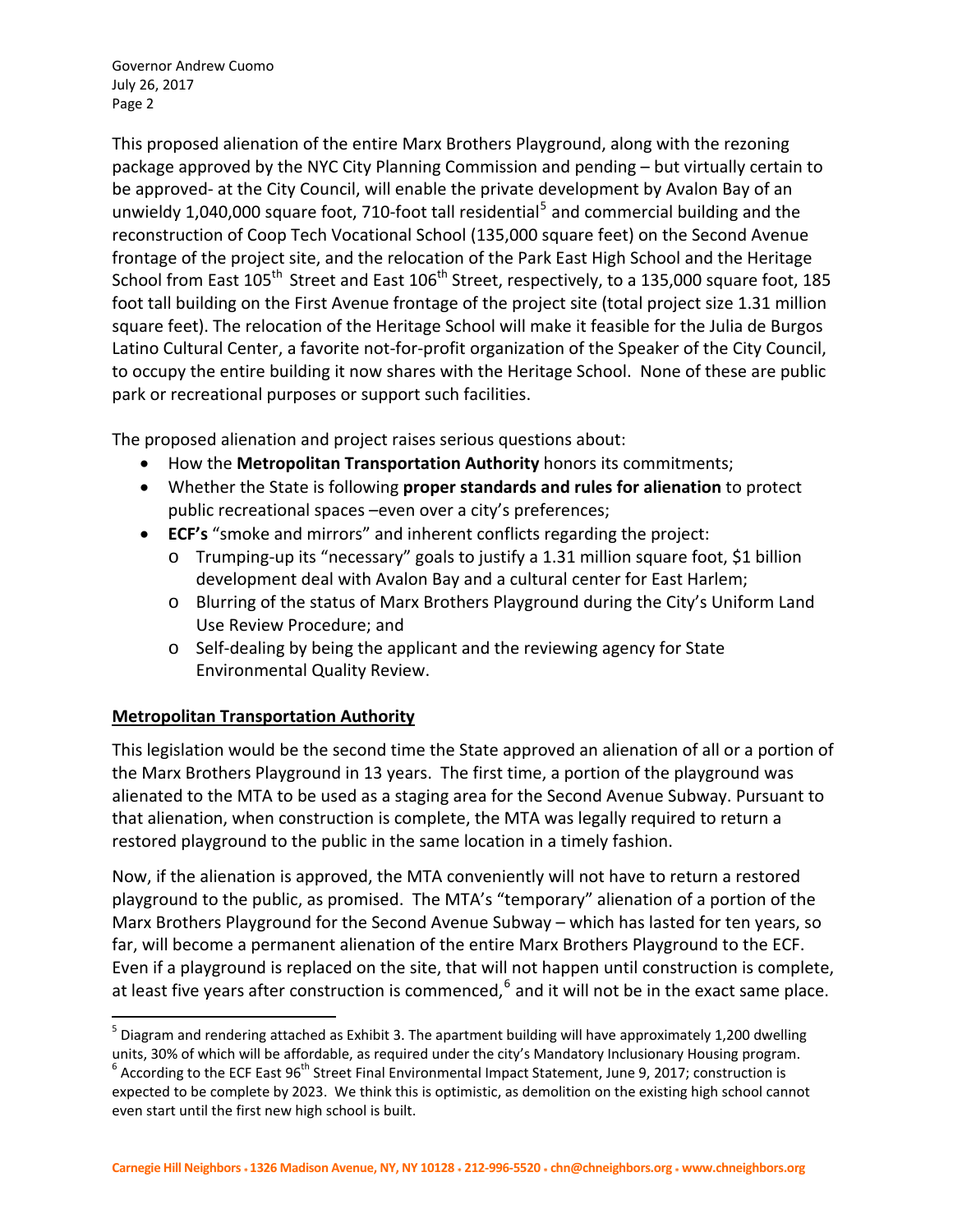Was this planned? Was the MTA a Trojan horse to break up the Marx Brothers Playground and remove it from public ownership and park use?

Approval of the legislation by you would demonstrate that the Metropolitan Transportation Authority and the State of New York will not keep the commitments made to the community to restore Marx Brothers Playground after construction of the Second Avenue Subway is complete. It will show that the "temporary" alienation of a portion of Marx Brothers Playground to the MTA was just the first‐step to the permanent alienation of the entire playground, without providing a local replacement park for a total of at least 15 years (if completed on time), if ever.

# **Alienation Process Is Flawed**

*The Alienation Does Not Serve a Public Park, Public Recreation or a Related Purpose* Under the Public Trust Doctrine, public parkland should not be alienated for non‐park or non‐ recreational purposes. There is no pretense that this alienation is for park or recreational purposes. The Marx Brothers Playground is being alienated to ECF so that ECF can convey a portion of the land and development rights<sup>[7](#page-2-0)</sup> to Avalon Bay, a private developer, for the construction of a 710-foot-tall, 1,040,000 SF, private residential and commercial building. A private real estate development is not a park or recreational purpose.

The lease to Avalon Bay will, indirectly, facilitate the construction of the three high schools on the project site by supporting the bonds to be issued by ECF. Public schools, though very important, do not serve a park or recreational purpose.

The relocation of the Heritage School from 106<sup>th</sup> Street and Lexington Avenue (1680 Lexington Avenue) to the project site will enable the Julia de Burgos Latino Cultural Center to fully occupy the entire Heritage School building in East Harlem. A local cultural center is important, but it is not a park or a recreational purpose.

Thus, the alienation of the Marx Brothers Playground is not for park or recreational purposes. It is not even solely for another public purpose, such as the construction of a public school. It is being alienated for a \$1 billion, 1.31 million square foot development. All the city will get out of it is three schools with a total of 270,000 square feet and it will lose a public asset, plus, pursuant to the alienation legislation, be responsible for providing funds for a replacement playground.

<span id="page-2-0"></span> $<sup>7</sup>$  It has no development rights as a "public park" under the Zoning Resolution's definitions. Once alienated to ECF</sup> the 64,150 SF playground will generate 769,800 SF development rights at 12 FAR, which is allowed under the new R10 zoning when affordable housing is provided.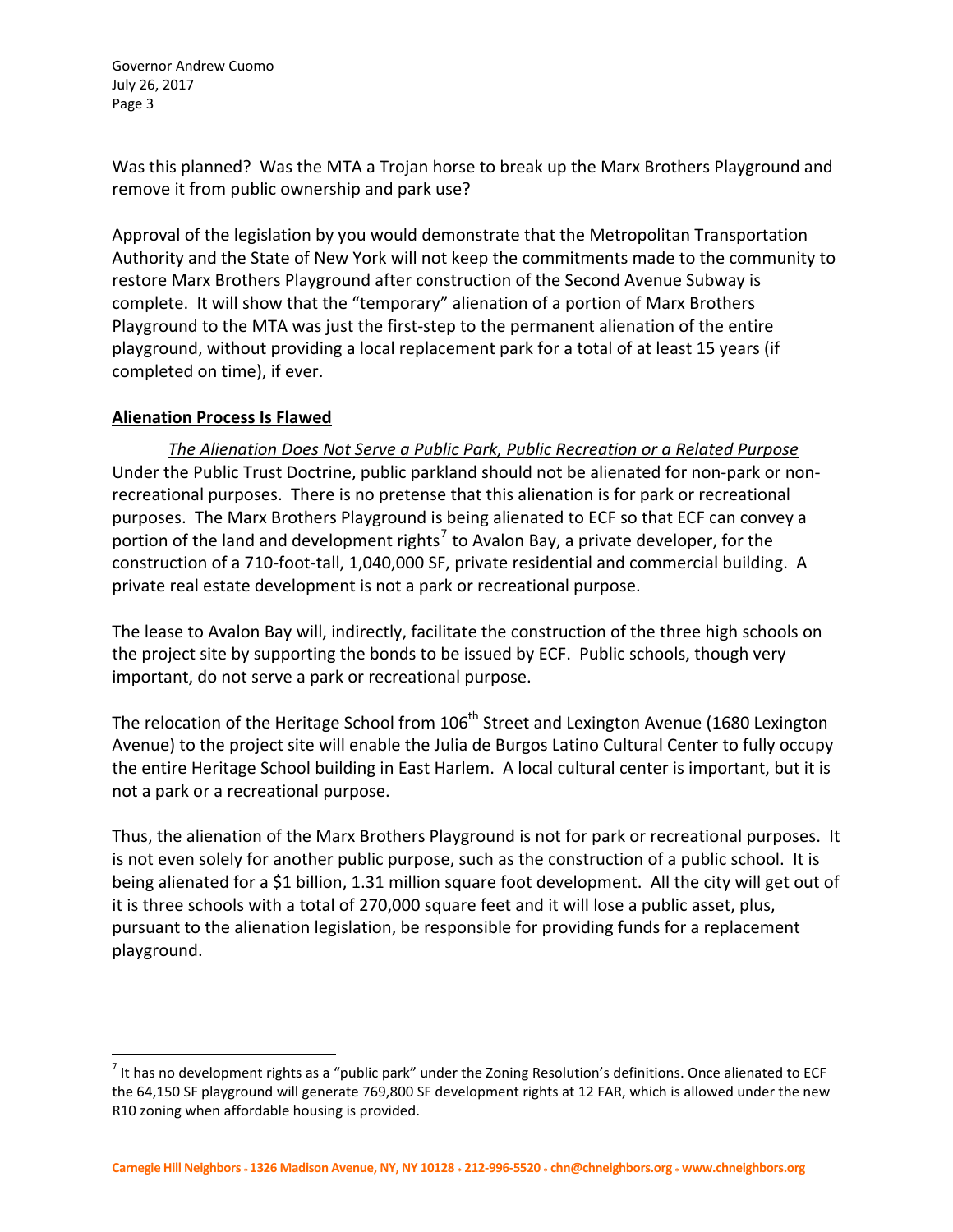# *The Alienation Does Not Require Replacement of the Playground – The City Loses an Asset*

If there is a temporary or permanent alienation, it is standard practice to identify replacement land, even where state or federal funds have not benefited the park. If no replacement parkland can be identified after a thorough search, a city should dedicate an amount equal to or greater than the fair market value of the parkland being discontinued to the acquisition of new parklands and/or towards capital improvements to existing parkland and recreational facilities. The existing parkland and recreational facilities should be near the alienated parkland to serve the same community.

No replacement land was identified when the MTA temporarily obtained use of a portion of Marx Brothers Playground. Instead, the balance of the playground remained open and the MTA contributed \$11 million to the DPR to enhance existing parks and playgrounds, to pay for staff, and to contribute to the Playground's reconstruction – which now will not be done as planned.

In this alienation, no temporary replacement land has been identified, either. The Marx Brothers Playground will be completely unavailable to the public during the entire period of construction – at least another five years, $^8$  $^8$  for a total of at least 15 years that use of the Marx Brothers Playground will have been compromised or unavailable. It is unclear whether ECF comprehensively assessed the options and whether any alternate temporary recreational facility could be identified and improved for recreational purposes, such as adjacent to Metropolitan Hospital or on private land that could be condemned.

Worse, no permanent replacement land is required in the alienation legislation. The Final EIS states that ECF intends to retain ownership of the entire project site until it conveys the schools to the City. It states it will re‐convey "control" – but not ownership – of the playground to DOE and NYC Parks.

But the alienation legislation omits this condition. There is no binding obligation on ECF to return control of the playground to DOE and NYC Parks. It has no binding obligation to reconstruct the playground or to maintain it in perpetuity. What will keep ECF from reneging on its "intentions" to restore the relocated playground? Couldn't ECF use the new playground for another school or a privately-owned building?<sup>[9](#page-3-1)</sup> The alienation legislation does not restrict ECF in any way. The legislation is missing crucial protections for the retention and replacement of Marks Brothers Playground. It puts Marx Brothers Playground, as relocated, and all NYC playgrounds and parks at risk.

<span id="page-3-1"></span><span id="page-3-0"></span><sup>&</sup>lt;sup>8</sup> See footnote 6, above.<br><sup>9</sup> At 12 FAR there remain nearly 300,000 SF of development rights on the site, so this scenario is certainly possible.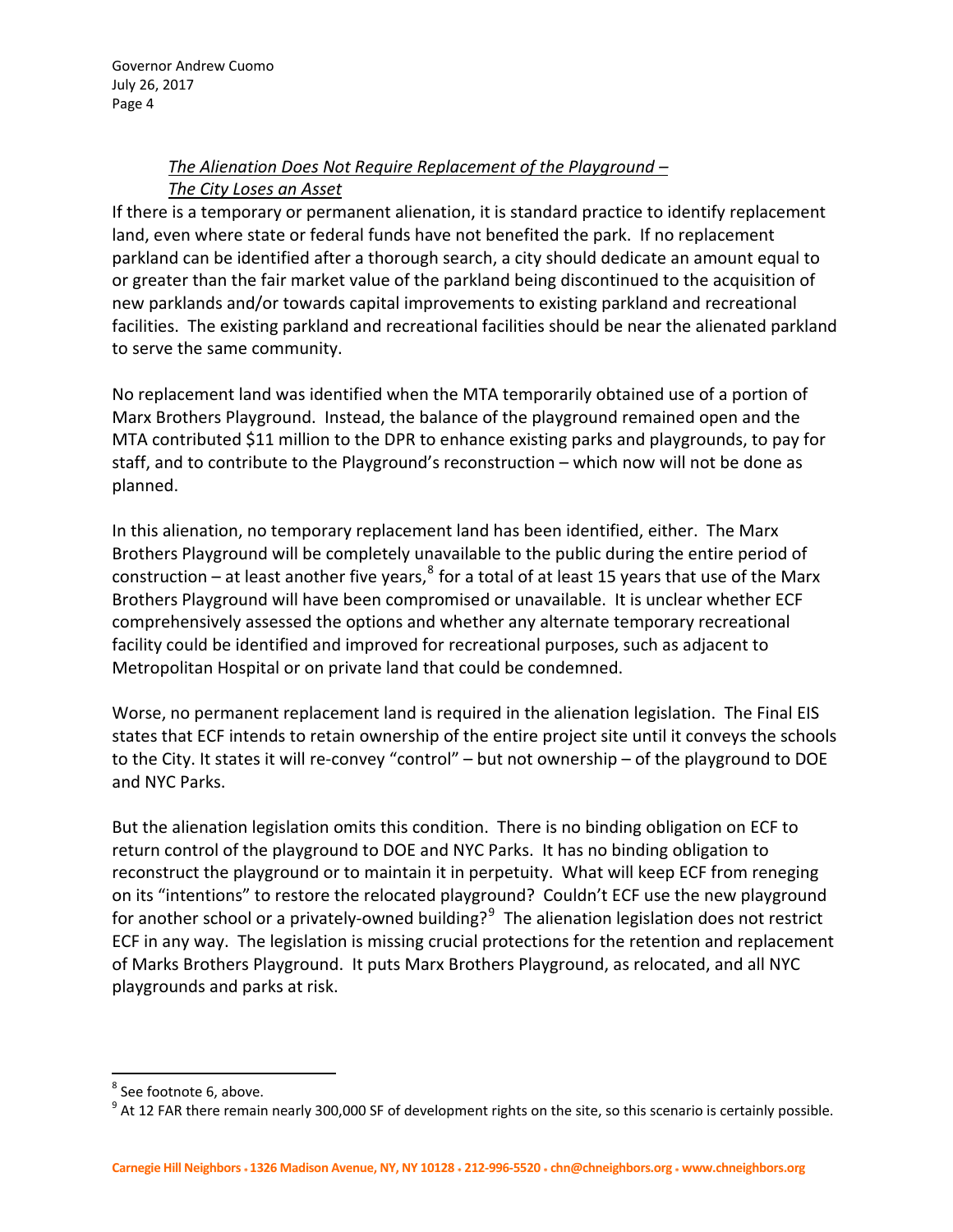Through this alienation, the city will permanently lose ownership of the playground. It will permanently lose a vital park asset. This is exactly what the Public Trust Doctrine is meant to protect against.

# *Infeasibility of City Dedication of Fair Market Value*

Instead of addressing replacement land or reversion of ownership to the city after construction, the legislation states that the alienation should not be effective until the city "dedicates an amount equal to or greater than the fair market value of the parkland being discontinued for the acquisition of new parklands and/or towards capital improvements to existing parkland and recreational facilities in the borough of Manhattan."

The idea that the city can budget the fair market value of the parkland being discontinued to park purposes is ludicrous. First, has an appraisal been done to assess the fair market value of the playground? How will the city come up with that sum? Market value of land across  $96<sup>th</sup>$ Street from the project site was \$437 per square foot in 2015.<sup>[10](#page-4-0)</sup> Values have only gone up in that area due, in part, to the Second Avenue Subway. But even at 2015 values, the "fair market value" of a 64,150 square foot parcel in this area that allows 10 FAR (641,500 square feet) to be developed would have been an estimated \$280.3 million; at the project site's proposed 12 FAR (769,800 square feet), fair market value would have been an estimated \$336.4 million.<sup>[11](#page-4-1)</sup> The DPR's entire Fiscal 2015 Adopted Budget was only \$392.3million.<sup>[12](#page-4-2)</sup>

If the city has that kind of money available to pay for the alienation, wouldn't it have enough funds to pay for the construction of the three public high schools? Why does ECF need Avalon Bay or a bond?

To add insult to injury, the legislation states that the city's dedicated funds must be used in the borough, not the neighborhood. This community will not only permanently lose an asset, it will not even benefit from the compensatory funding. This is an outrage.

Thus, the MTA's "temporary" alienation of a portion of the Marx Brothers Playground for the Second Avenue Subway – which has lasted for ten years so far, is being switched into a permanent alienation of the entire playground to the ECF. Even if the ECF ultimately replaces an equivalent size and proportioned playground on the project site when construction is complete, the community will have suffered 15 years without a full‐sized Marx Brothers Playground. Ultimately, the city will no longer own the playground and the park asset will be  $\frac{13}{3}$  $\frac{13}{3}$  $\frac{13}{3}$  along with the protections that New York State grants to parks.

Carnegie Hill Neighbors + 1326 Madison Avenue, NY, NY 10128 + 212-996-5520 + chn@chneighbors.org + www.chneighbors.org

<span id="page-4-0"></span> <sup>10</sup> 302 East 96<sup>th</sup> Street (Lot 47), 50,395 square feet based on 10 FAR for \$22,000,000 March 23, 2015.<br><sup>11</sup> Adjustments would have to be made to the 10 FAR or 12 FAR estimates for current value, the requirement of

<span id="page-4-1"></span><sup>30%</sup> affordable housing, any tax abatement or tax credits that are available, among others.<br><sup>12</sup> DPR's Fiscal 2017 Adopted Budget is \$506.4 million.<br><sup>13</sup> The neighborhood is losing another playground to private residential

<span id="page-4-2"></span>

<span id="page-4-3"></span>NYCHA Public Housing project.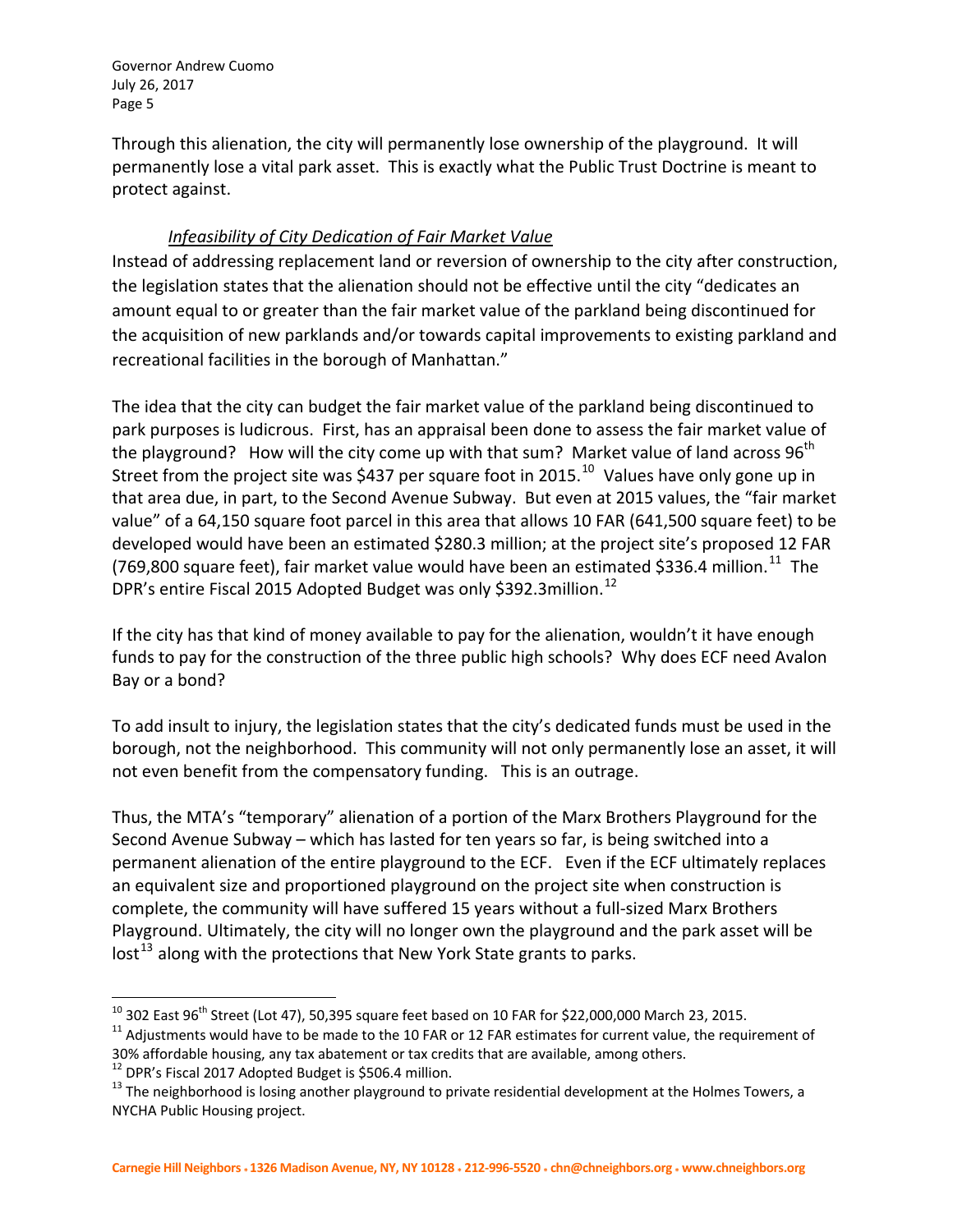#### *No Local Sponsor from the State Assembly*

Typically, alienation bills are sponsored by the member of the Assembly in whose district the project is located; but not this one. The Marx Brothers Playground is in Assembly District 68, which is represented by Assembly Member Robert J. Rodriguez. Most curiously, this alienation bill was sponsored by Assembly Member Michael Benedetto, representing Assembly District 82 in the Bronx. Why is he involved? What has he to gain by sponsoring a bill that is remote from his district? Local Assembly Member Rodriguez, originally slated to be the sponsor recused himself due to a conflict of interest. Is the conflict so deep that the project should not be approved at all?

Thus, in addition to questions about MTA's role as a harbinger of the permanent alienation of the Marx Brothers Playground, there are numerous questions relating to the alienation legislation, – too many to approve it. You should veto the legislation.

#### **Educational Construction Fund and Avalon Bay Misinformation**

Furthermore, ECF has not represented the project to the public objectively, fairly, or in a consistent manner.

# *Trumped‐up Goals*

ECF insists that the alienation must be approved and the Avalon Bay 710‐foot super‐tower constructed for the project goals to be met; there is no other option. It reviewed design alternatives and cannot construct a school at the base of an apartment building, splitting the "requisite" residential bulk in two and having a lower tower on First Avenue and a taller building than currently planned on Second Avenue. The only way to provide three schools is to construct two schools along First Avenue and one school on Second Avenue with the Avalon Bay super‐tower beside and slightly cantilevering over it.

ECF has never reconsidered its overly‐aggressive project goals; it insists they all must be met. Yet, originally, ECF's goal was the reconstruction only one new high school, the Coop Tech. Its original RFP provided only for that goal. Avalon Bay was selected. Then City Council Speaker Melissa Mark‐Viverito got involved and the project goals underwent a metamorphosis: provide room for three new high schools, Coop Tech and two city-wide schools that don't primarily serve East Harlem students, enabling the Julia Burgos Latina Cultural Center to be the sole occupant of the Heritage School building.

These project goals are now immutable. ECF refuses to reevaluate its goals despite the burden it imposes on the Marks Brothers Playground and the community. Anna Hayes Levin, one of the City Planning Commissioners recognized that overburdening when she voted against the project and stated: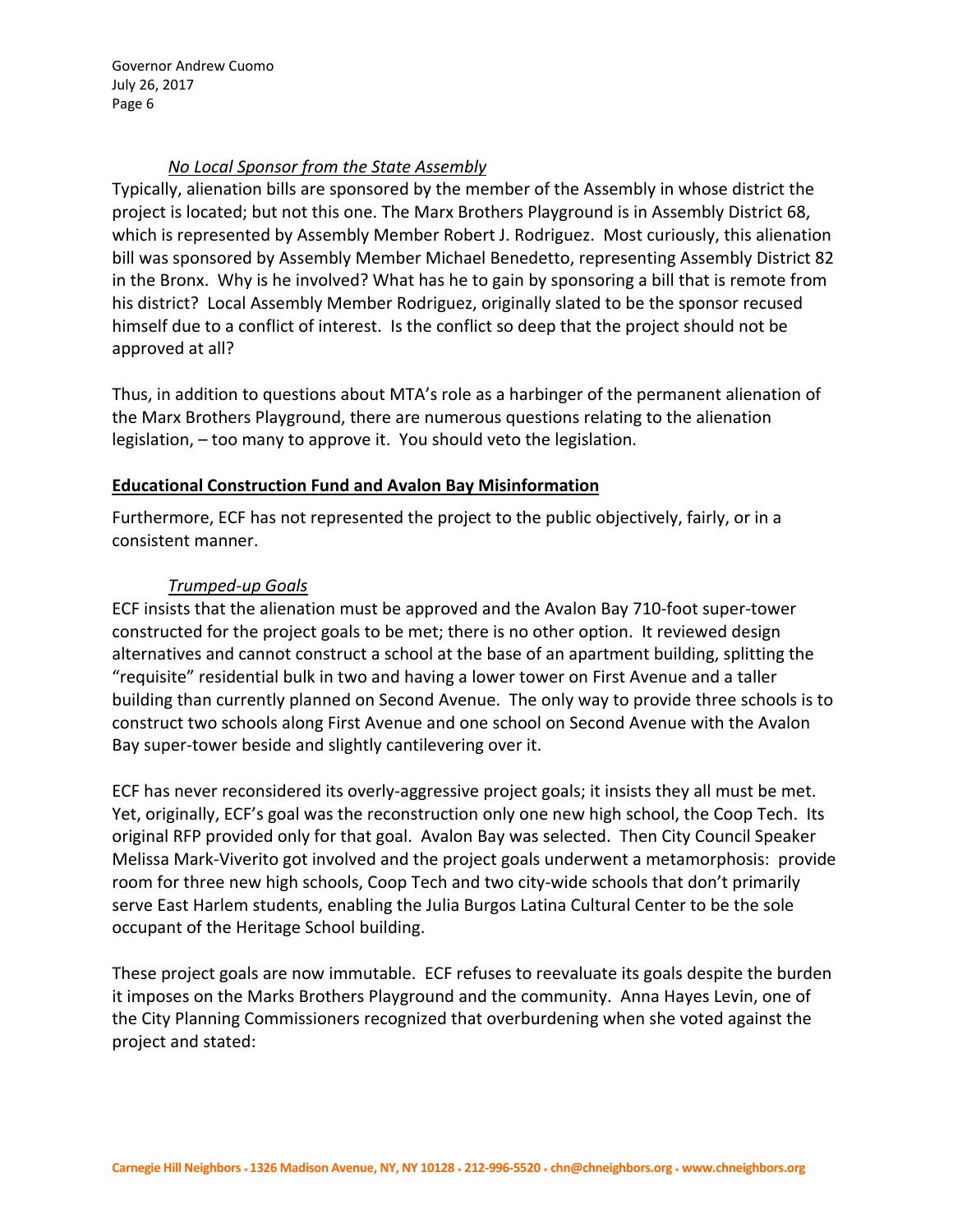"Clearly there are a lot of very good public goods being planned for this site ‐ no change in the playground size, three news schools, permanent affordable housing, but that comes at the cost of a building that is 724 feet tall. You may call it 68 stories but in linear terms that's 72 tall. That's almost as tall as the Time Warner Center," ‐ May 10, 2017. (*From: "A Walk in the Park" blog, June 21, 2017)*

Yet, over a longer term, the project goals could be met on two sites without burdening the project site as heavily. For example, the Park East High School could be relocated and its site could be the location for another ECF project with Heritage School. This and other more modest goals and alternatives have never been examined or discussed by ECF. Shouldn't ECF, a state agency, be required to reconsider its goals if they are overly ambitious and harm a community? Shouldn't the mission of a prominent and powerful local official be reviewed if it results in an outlandish project that harms a community and the other elected city officials won't challenge her?

We look to the Governor to be a more independent arbiter, a protector of the Public Trust Doctrine, the person who, at last, modifies or rejects an overblown project.

#### *Blurring the Status of Marx Brothers Playground*

ECF has confused the public by alternately stating that the playground is a park, then not a park; is not subject to a zoning district, then is subject to a zoning district; does not have development rights, then does have development rights; will be restored to the city after the development of the Avalon Bay building; then, will not be restored to the city.

By stating publicly – but erroneously – that the playground is not a park, isn't ECF making it easier for the public and the decision-makers in New York City to approve the proposed land use applications and the alienation?

Notwithstanding ECF's lack of understanding or lack of consistency with respect to fundamental zoning principles, the rules are clear. Without the alienation, pursuant to the Zoning Resolution of the City of New York, the Marx Brothers Playground is not permitted to have any development rights whatsoever. To understand why, four definitions from Section 12‐10 of the Zoning Resolution must be read together:

- Floor area (development rights) is attributable only to a "zoning lot."
- A "zoning lot" must be located on a "block."
- A "block" is bounded by a "street" or a "public park."
- A "public park" is any "publicly‐owned…playground...within the jurisdiction and control of the Commissioner of Parks and Recreation"; there is no requirement that a public park be indicated on the zoning map or that the Commissioner have exclusive jurisdiction and control over the playground.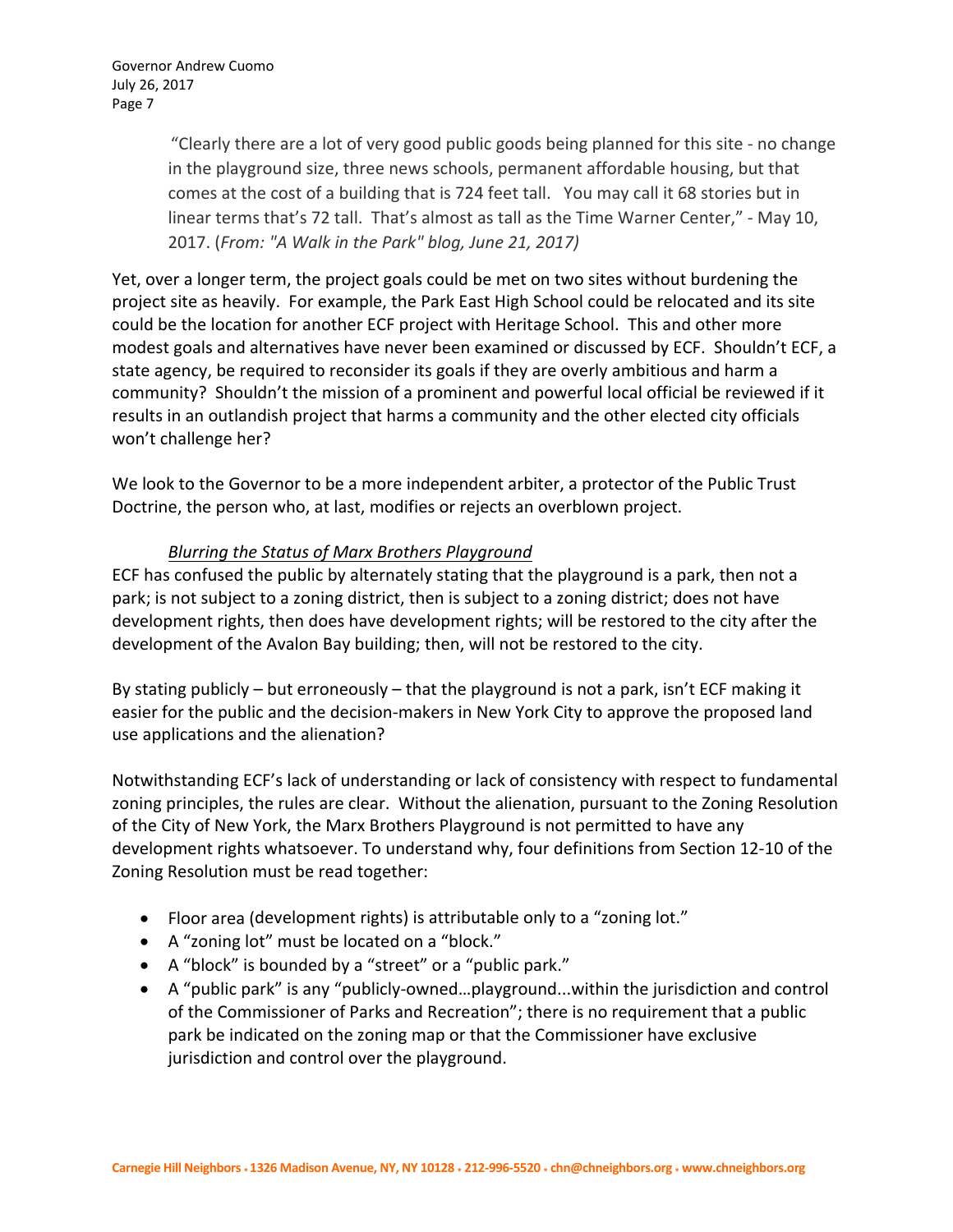Moreover, zoning district designations indicated on zoning maps do not apply to public parks, even if they cover the park.<sup>[14](#page-7-0)</sup> Thus, a public park may be the boundary of a zoning lot, but it may not be part of a zoning lot. If it is not part of a zoning lot, it is not able to generate floor area.

Marx Brothers Playground is a public park. It is publicly owned, by DCAS and DOE, according to Department of Finance records. It is a Jointly Operated Playground, under the jurisdiction and control of the Commissioner of Parks and Recreation and DOE. Therefore, it is a public park. As a public park, it is not subject to zoning district designations that appear on the zoning map, as provided in Section 11‐13. It is the boundary of a zoning lot comprised of the Coop Tech Vocational School site, but it is not part of that zoning lot and it currently has no development rights. ECF confused the public about what it was agreeing to and giving up. In the meanwhile, it set an erroneous precedent for zoning in NYC.

Apart from the nuances of the zoning, ECF agrees that Marx Brothers Playground is a public park; otherwise it would not be seeking this alienation. Thus, it is irrefutable that the approval of the alienation of the entire Marx Brothers Playground will release and make available 770,000 square feet of new development rights.

This proposed alienation pits schools against parks and the winner comes out a private developer. ECF and Avalon Bay should not be supported in this activity. This proposed alienation is a terrible precedent for New York City.

# *Self‐dealing by ECF ‐ SEQRA*

ECF is both the sponsor of the project and the lead agency for environmental review under the State Environmental Quality Review Act. This dual role is fraught with conflict.

In the EIS, ECF denies obvious impacts and states that there are numerous impacts that cannot be mitigated while serving the goals of the project. Yet, it is obvious that if the goals of the project were modified, the impacts would be mitigated because such a large project would not be proposed.

ECF's EIS denies that a 710‐foot tall building will alter the visual character of the surrounding area, comprised of only three buildings at or above 40 stories, because "the neighborhood is changing anyway." It minimizes the impact of shadows on the playground when construction is complete by stating on the record that the shadow would "never cover the entire playground at any time."

<span id="page-7-0"></span> $14$  ZR Section 11-13. ECF now asserts that the playground is currently subject to zoning district designation because a "clerical error" in 2003 erased from the relevant zoning map two tiny black dots surrounding the abbreviation, "PLGD." ECF failed to explain the heavy black line surrounding the playground, itself. The Zoning Resolution states that a heavy black line indicates the boundary of a zoning district. Even if the zoning map has a zoning district indicated for the playground, ZR Section 11‐13 dictates that the zoning district does not apply to a public park.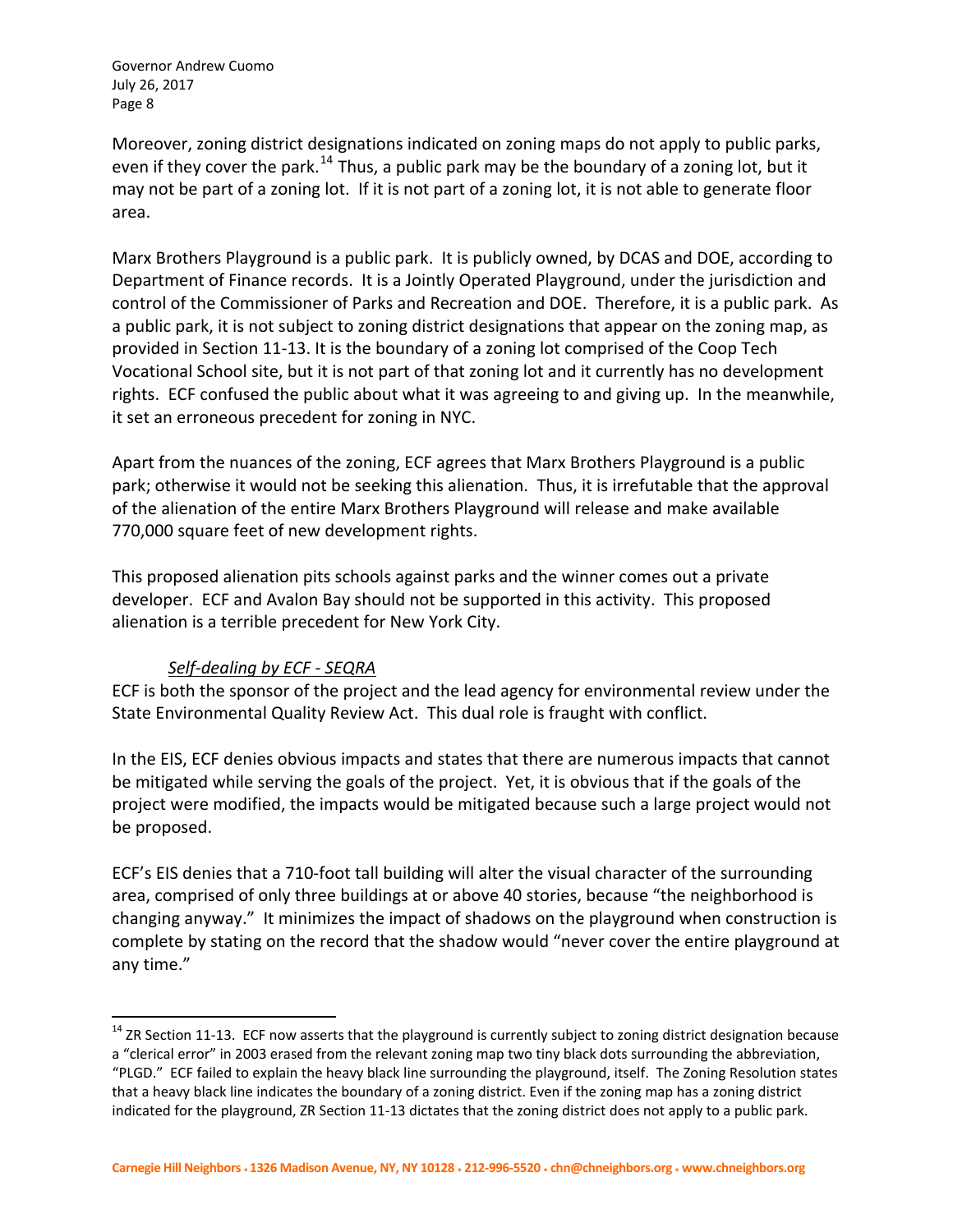It describes the unmitigated impacts traffic and transportation impacts:

- Traffic impacts at 96th Street and the FDR Drive, 96th Street and 1st and 2nd Avenues. This traffic congestion will, in turn, exacerbate traffic congestion at several other places, including 92nd Street from the 2nd Avenue to the FDR Drive, which will be compromised by sanitation trucks going to the new, controversial Marine Transfer Station.
- Crash locations on 96th Street will be worsened.
- Mass transit be slowed on the 96th Street crosstown bus and the 1st and 2nd Avenue buses (M15 SBS), and the subway station at 96th Street.

If the goals of the ECF project were modified, these impacts would be reduced as well. If the framework for the project was no alienation of the Marx Brothers Playground perhaps only two schools would be constructed or maybe only one, as was originally proposed by ECF.

# *Self‐dealing by ECF ‐ Waterfront Revitalization Program (WRP)*

ECF's interest in the project also may have contributed to its slanted presentation of the project in the Waterfront Revitalization Program Consistency Assessment Form. Specifically:

- Section 8, "Provide public access to, from, and along NYC's coastal waters" "Not applicable" is checked.
- Section 9 "Protect scenic resources that contribute to the visual quality of NYC coastal area" – "Promote" is checked.
	- $\circ$  9.1 Protect and improve visual quality associated with NYC's urban context and the historic and working waterfront – "Promote" is checked.
	- o 9.2 Protect and enhance scenic values associated with natural resources.
- Section 10 "Protect preserve and enhance resources significant to the historical, archaeological, architectural and cultural legacy of the NYC coastal area" "Promote" is checked.

These answers are questionable. The project's traffic impacts described above will prevent pedestrians from accessing the East River Esplanade, which is along NYC's coastal waters. The extreme height of the 710‐foot tall super‐tower makes it visible from the Queens and Bronx coastal waters (see Photo, Attachment 2) – and that doesn't mean the visual quality or scenic value of Manhattan is protected or enhanced. Finally, the proposed alienation of Marx Brothers Playground, its relocation, and the related project irrevocably destroys the playground, which is part of the historical and cultural legacy of New York City.

# **Conclusions**

The only conclusion that can be drawn is that the proposed alienation of Marx Brothers Playground should not be approved by the Governor. It is a poorly conceived, unduly aggressive, over‐sized project. The fundamental land use issues were not properly explained to the public during the land use approval process. It is born out of political motivations, not good planning. It compromises this playground and threatens all other playgrounds. It gives ECF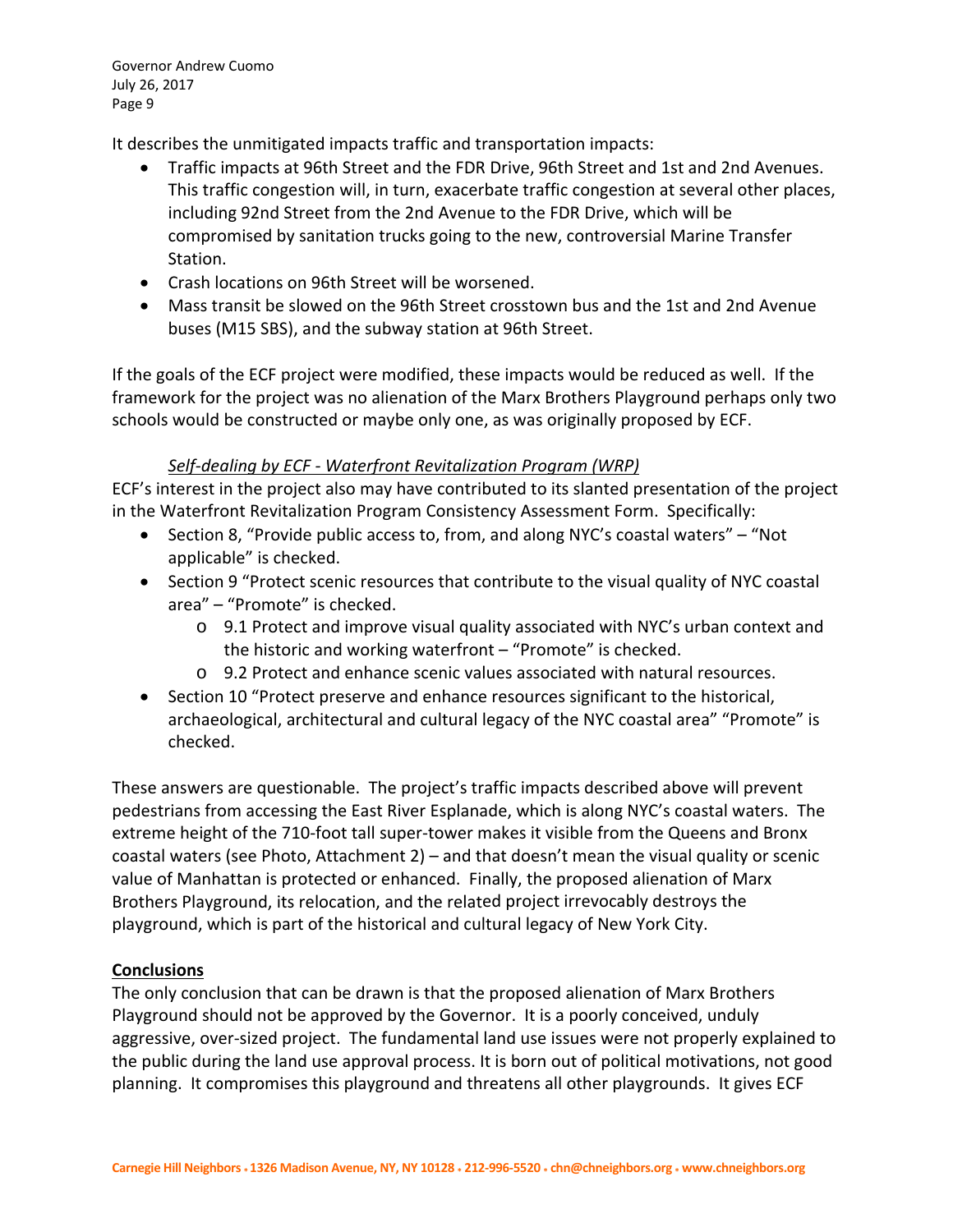ownership of an asset that should never leave the city's hands. It requires the city to make up for ECF's excesses, with funds the city does not have.

The MTA opened the door to alienation of Marx Brothers Playground. We implore you, as the Governor, to shut that door and veto the alienation. This will allow the Marx Brothers Playground to be restored to the community.

Thank you for your attention to this matter. We would be pleased to discuss and answer any questions you may have.

Respectfully yours,

van du Valle

President

Cc: Manhattan Office of Governor Andrew M. Cuomo, Matthew Rubin Secretary to the Governor Melissa DeRosa Metropolitan Transportation Authority Chairman Joe Lhota New York State Department of State U.S. Congress Member Carolyn Maloney U.S. Congress Member Adriano Espaillat New York State Senator Liz Krueger New York State Senator Jose M. Serrano New York State Assembly Member Rebecca Seawright New York State Assembly Member Robert Rodriguez New York State Assembly Member Dan Quart New York City Mayor Bill de Blasio First Deputy Mayor Tony Shorris City Planning Commission Chair Marisa Lago New York City Comptroller Scott Stringer Public Advocate for the City of New York Letitia James New York City Parks Commissioner Mitchell J. Silver City Council Speaker Melissa Mark‐Viverito Manhattan Borough President Gale Brewer City Council Member Ben Kallos City Council Member Daniel Garodnick Community Board 6 Community Board 7 Community Board 8 Community Board 11 NYC Parks Advocates New Yorkers for Parks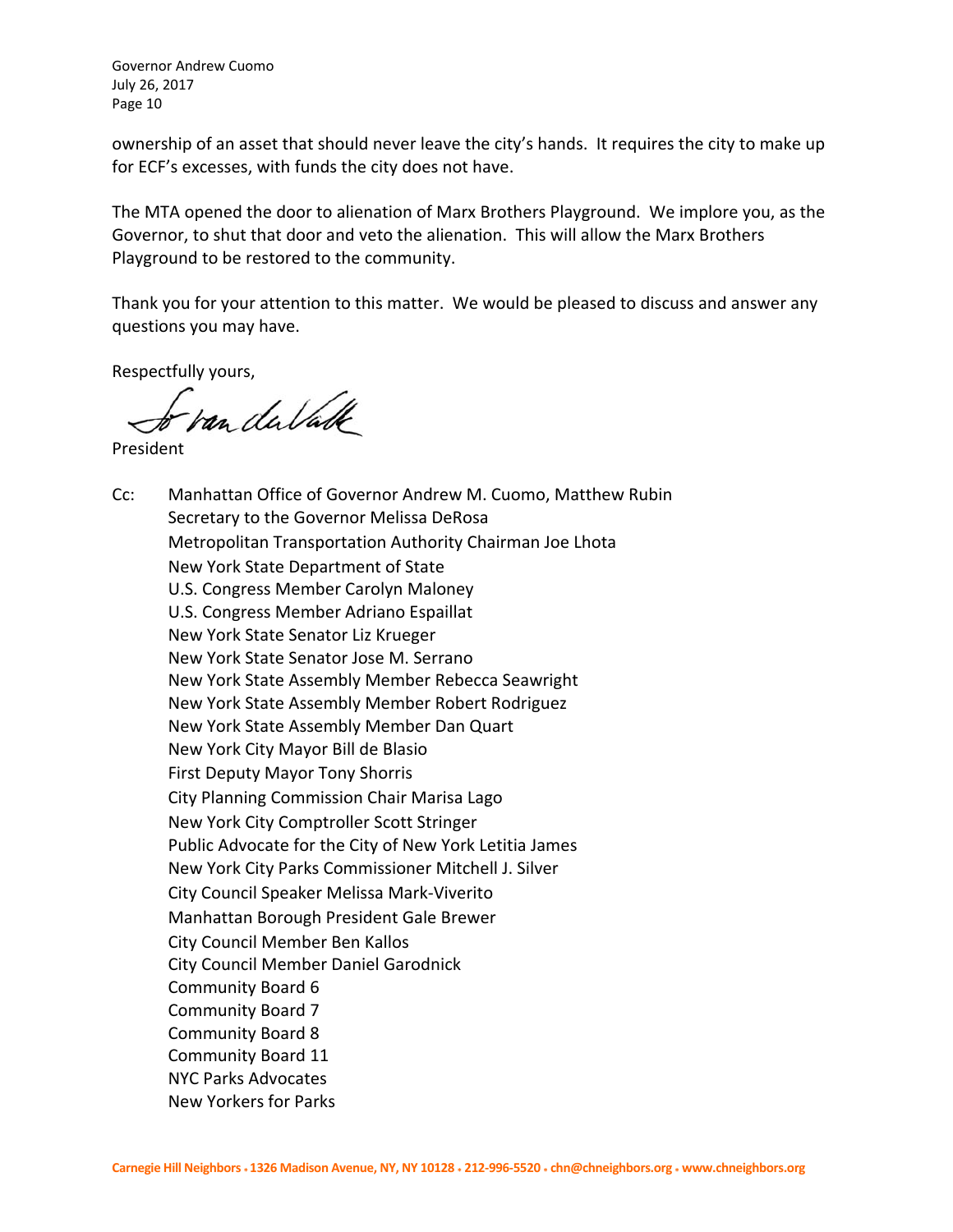> Historic Districts Council New York Landmarks Conservancy Municipal Art Society of New York Greenwich Village Society for Historic Preservation Friends of the Upper East Side Historic Districts Landmark West! CIVITAS Turtle Bay Association East River Fifties Alliance Silve Parviainen Caroline G. Harris George M. Janes Michael Klein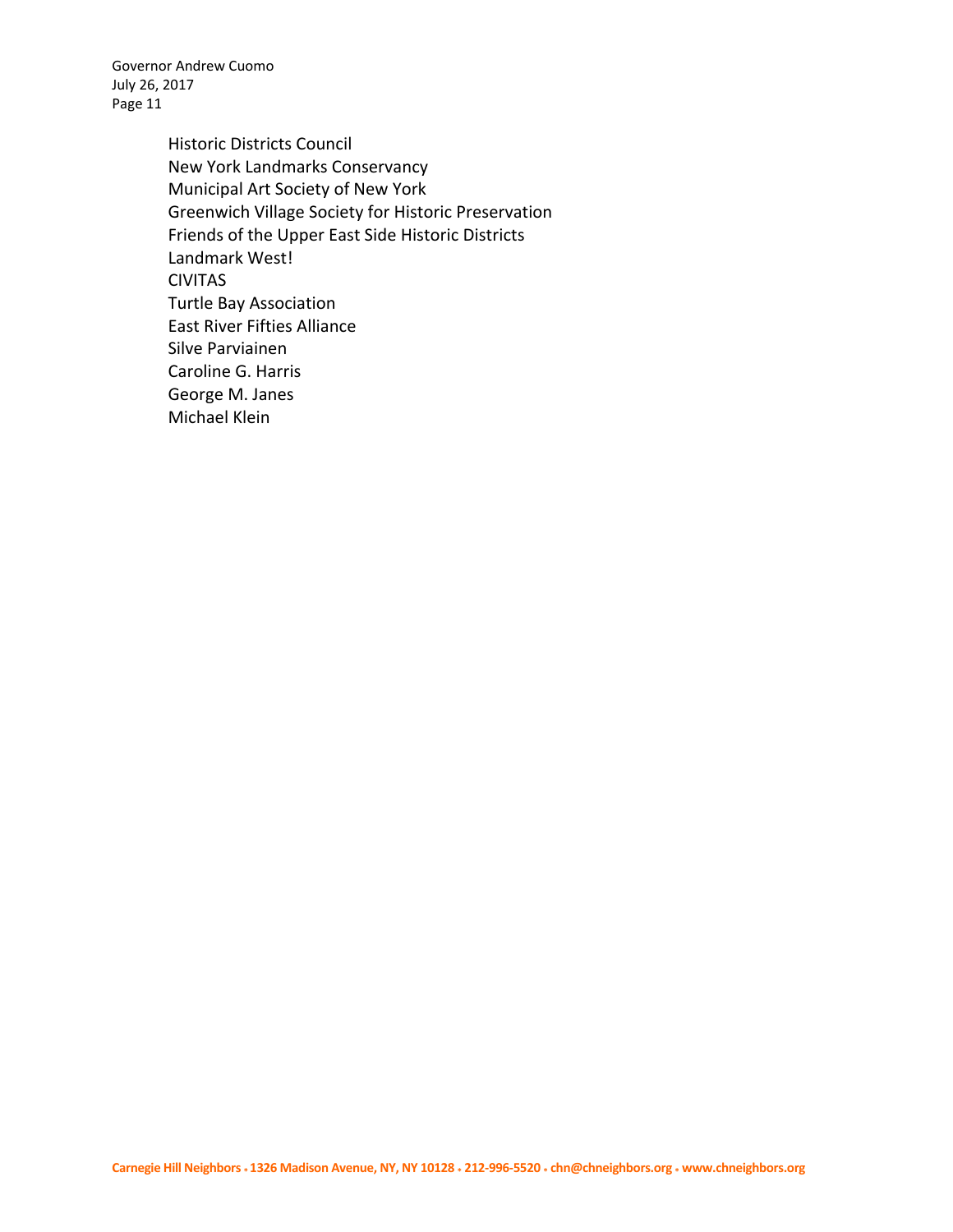# **Exhibit – 1**

**Text of** 

**Marx Brothers Playground Alienation Bill** 

**S6721 and A8419**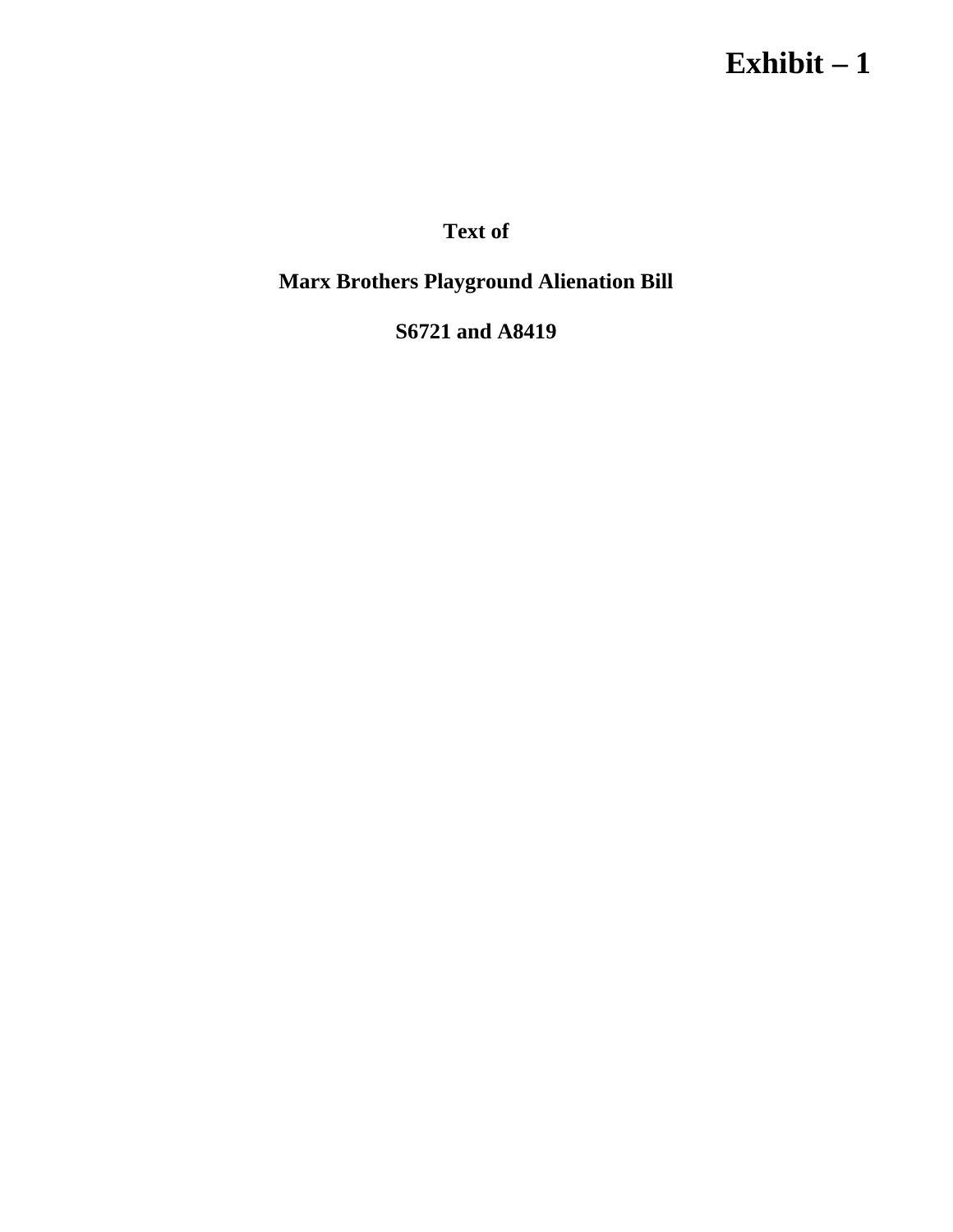6721

 $\frac{1}{2}$  , and the contribution of the contribution of the contribution of the contribution of the contribution of the contribution of the contribution of the contribution of the contribution of the contribution of the c

\_\_\_\_\_\_\_\_\_\_\_

2017-2018 Regular Sessions

I N S E N A T E

June 14, 2017

 Introduced by Sen. SERRANO -- read twice and ordered printed, and when printed to be committed to the Committee on Rules

 AN ACT in relation to authorizing discontinuance of the use as parkland of land in the city of New York commonly known as the Marx Brothers playground

 THE PEOPLE OF THE STATE OF NEW YORK, REPRESENTED IN SENATE AND ASSEM- BLY, DO ENACT AS FOLLOWS:

1 Section 1. Subject to the provisions of this act, the city of New<br>2 York, acting by and through the department of parks and recreation and York, acting by and through the department of parks and recreation and 3 the department of education of such city, is hereby authorized to<br>4 discontinue the use as parkland of the land-described in section three 4 discontinue the use as parkland of the land described in section three<br>5 of this act, commonly known as the Marx Brothers playground, and to 5 of this act, commonly known as the Marx Brothers playground, and to 6 transfer such land to the New York city educational construction fund to 7 permit the construction of a combined occupancy structure, as that term<br>8 is defined in section 452 of the education law upon such terms and 8 is defined in section 452 of the education law upon such terms and<br>9 conditions as shall be agreed upon between the parties. conditions as shall be agreed upon between the parties.

10 S 2. The authorization provided in section one of this act shall be<br>11 effective only upon the condition that the city of New York dedicates an 11 effective only upon the condition that the city of New York dedicates an<br>12 amount equal to or greater than the fair market value of the parklands 12 amount equal to or greater than the fair market value of the parklands<br>13 being discontinued towards the acquisition of new parklands and/or 13 being discontinued towards the acquisition of new parklands and/or<br>14 towards capital improvements to existing parkland and recreational 14 towards capital improvements to existing parkland and recreational<br>15 facilities within the borough of Manhattan. facilities within the borough of Manhattan.

16 S 3. The lands authorized by section one of this act to be discontin-<br>17 ued as parkland are bounded and described as follows: 17 ued as parkland are bounded and described as follows:

18 All that tract or parcel of land situate in the City of New York, County<br>19 of New York, and State of New York, bounded and described as follows: of New York, and State of New York, bounded and described as follows:

 20 Beginning at a point formed by the intersection of the easterly line of 21 Second Avenue (100' wide right of way), with the southerly line of East<br>22 97th Street (66' wide right of way), and from said point of beginning 22 97th Street (66' wide right of way), and from said point of beginning<br>23 running thence; 1. along the said southerly line of East 97th Street, running thence; 1. along the said southerly line of East 97th Street, 24 south 61 degrees 00 minutes 41 seconds east, a distance of 319.00 feet

 EXPLANATION--Matter in ITALICS (underscored) is new; matter in brackets [ ] is old law to be omitted.

LBD13085-03-7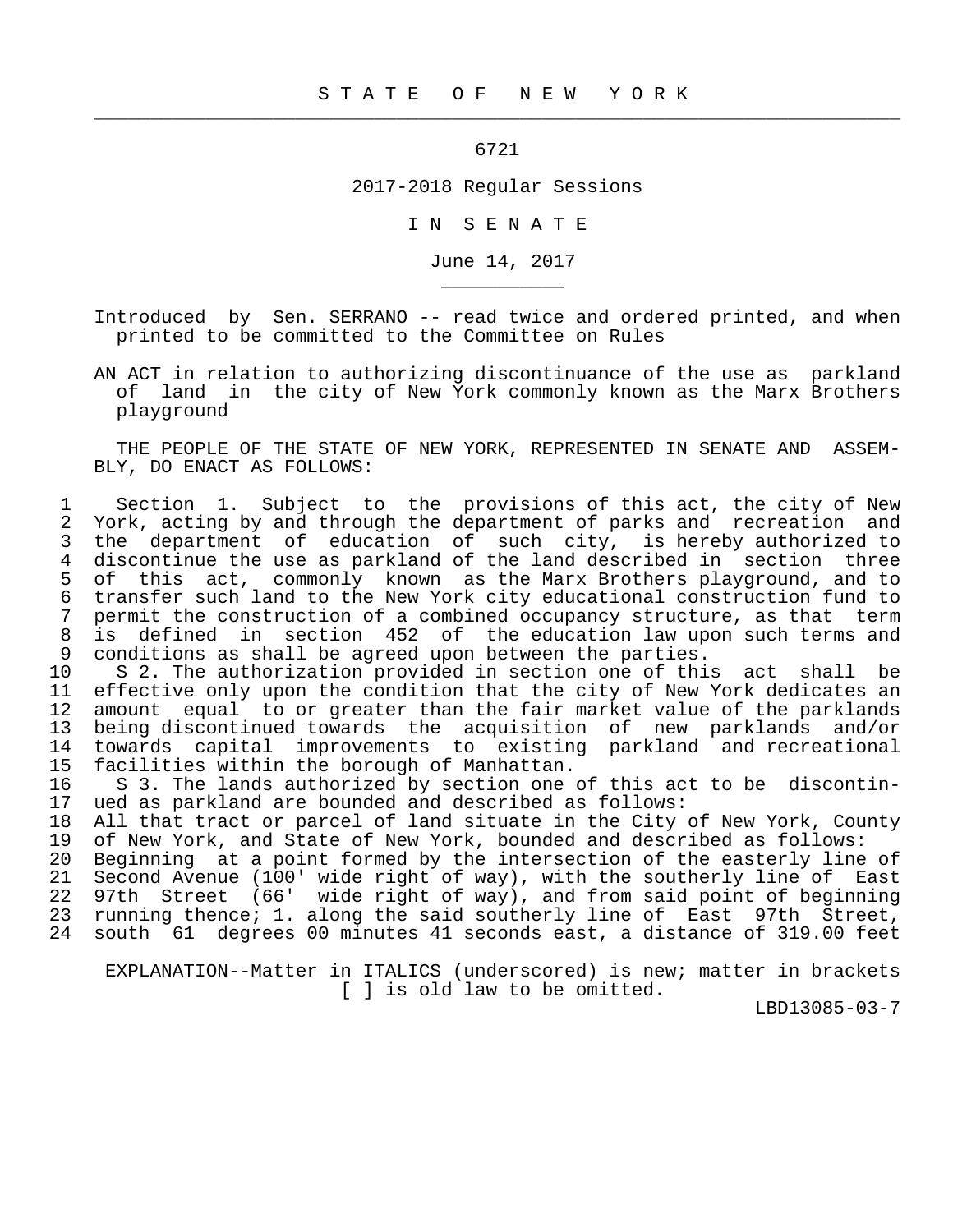1 to a point, thence; 2. through the lands of Lot 1, Block 1668, south 28 2 degrees 59 minutes 19 seconds west, a distance of 201.83 feet to a point<br>3 on the northerly line of East 96th Street (100' wide right of way), 3 on the northerly line of East 96th Street (100' wide right of way), 4 thence; 3. along the said northerly line, north 61 degrees 00 minutes 41<br>5 seconds west, a distance of 319.00 feet to a point formed by the inter-5 seconds west, a distance of 319.00 feet to a point formed by the inter-<br>6 section of said northerly line of East 96th Street with the said easter-6 section of said northerly line of East 96th Street with the said easter-<br>7 ly line of Second Avenue, thence; 4. along the said easterly line of ly line of Second Avenue, thence; 4. along the said easterly line of 8 Second Avenue, north 28 degrees 59 minutes 19 seconds east, a distance<br>9 of 201.83 feet to a point and place of beginning, containing 64,384 9 of 201.83 feet to a point and place of beginning, containing 64,384<br>10 square feet or 1.478 acres.

10 square feet or 1.478 acres.<br>11 S 4. If the parkland t 11 S 4. If the parkland that is described in section three of this act<br>12 has received funding pursuant to the federal land and water conservation has received funding pursuant to the federal land and water conservation 13 fund, the discontinuance of parkland authorized by section one of this<br>14 act shall not occur until the city of New York has complied with the act shall not occur until the city of New York has complied with the 15 federal requirements pertaining to the conversion of parklands, includ- 16 ing satisfying the secretary of the interior that the discontinuance<br>17 with all conditions which the secretary of the interior deems necessary 17 with all conditions which the secretary of the interior deems necessary<br>18 to assure the substitution of other lands shall be equivalent in fair 18 to assure the substitution of other lands shall be equivalent in fair<br>19 market value and recreational usefulness to the lands being discontin- 19 market value and recreational usefulness to the lands being discontin- 20 ued.<br>21 S

S 5. This act shall take effect immediately.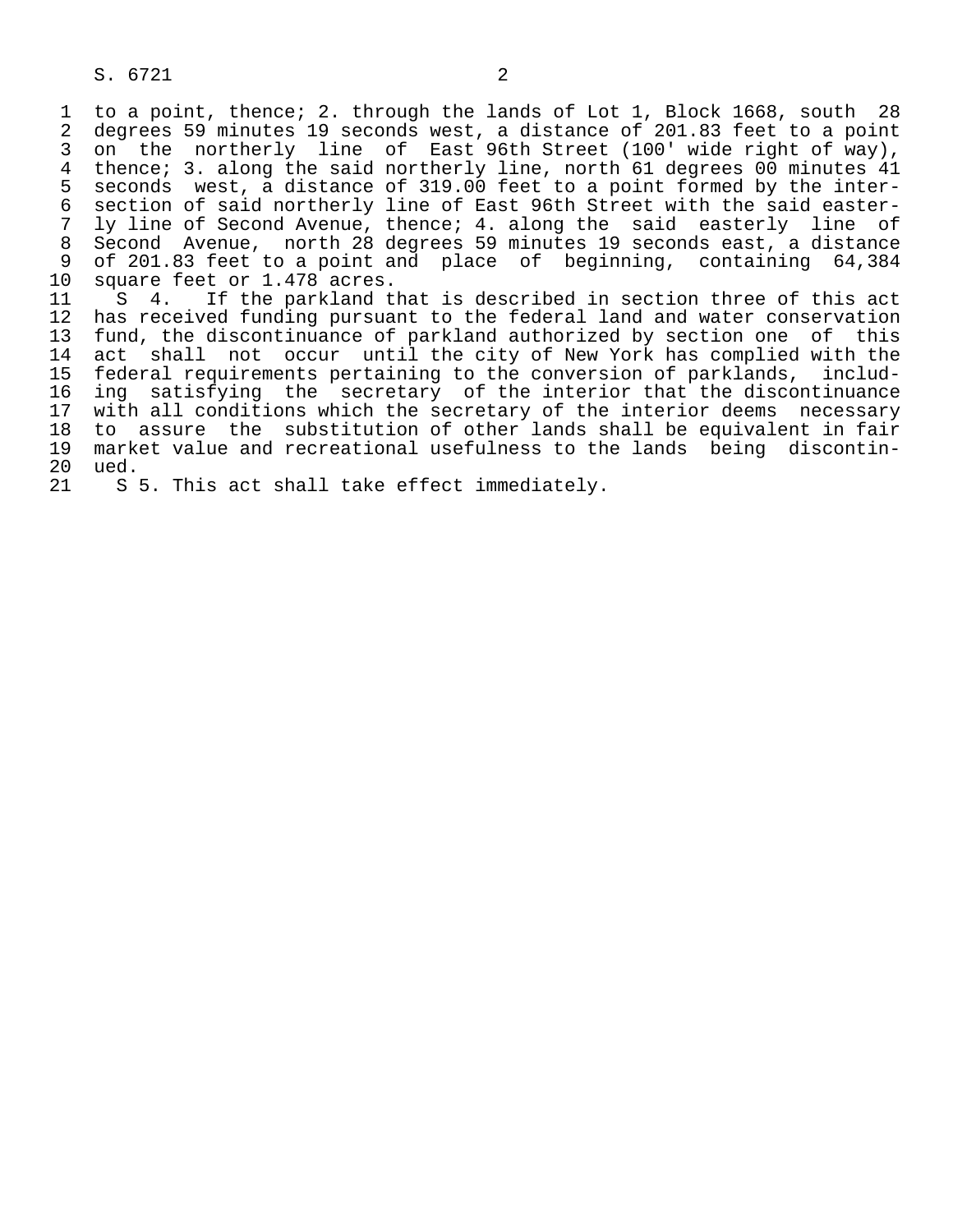# **Exhibit - 2**



**Map of Marx Brothers Playground (left, in green) and Coop Tech Vocational School:**  Between 1<sup>st</sup> and 2<sup>nd</sup> Avenues, East 96<sup>th</sup> and 97<sup>th</sup> Streets in Manhattan (Block 1668, Lot 1)

# **Map of Marx Brothers Playground and Coop Tech Vocational School: Satellite View**